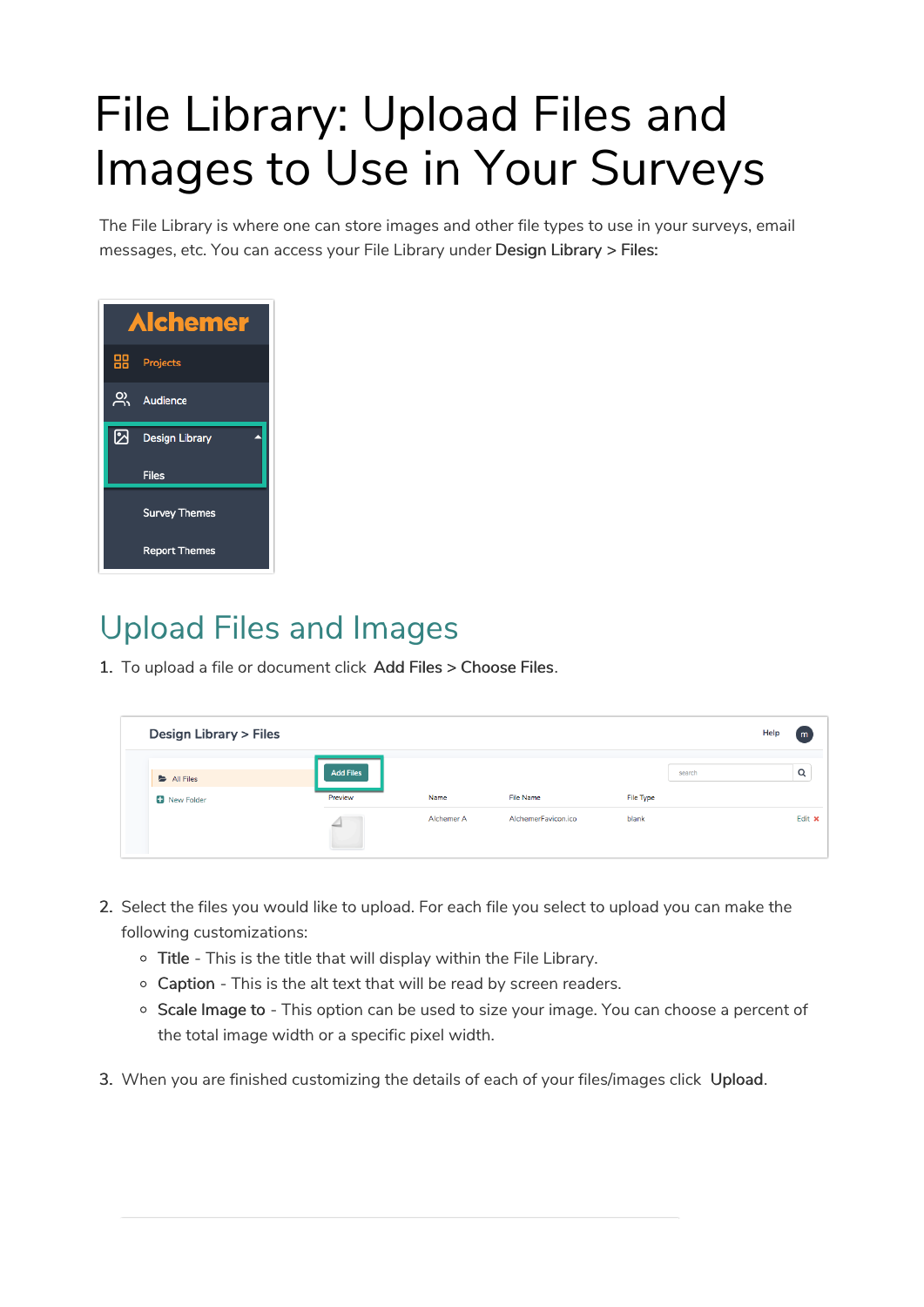| Title                                                                          |             |   |
|--------------------------------------------------------------------------------|-------------|---|
|                                                                                |             |   |
| Title                                                                          |             |   |
|                                                                                |             |   |
| Caption                                                                        |             |   |
|                                                                                |             |   |
| This will serve as the image's alt attribute (Learn more about accessibility). |             |   |
|                                                                                |             |   |
|                                                                                |             |   |
| Caption                                                                        |             |   |
|                                                                                |             |   |
|                                                                                |             |   |
|                                                                                |             |   |
| Scale image to<br>100                                                          | Percent (%) | ÷ |

### Best Practice Tip: Image File Sizes

Depending on where you plan to use your image files we recommend different sizes:

- Image Select we recommend image files of no larger than 200 x 200px.
- Header Images we recommend images files up to 750px wide and 200px tall.

When uploading images to the file library you have the option to scale your image using pixel width or a percent. There are also various tools online to resize images e.g.

http://www.picresize.com/. It is important to note that resizing images may negatively affect the quality of the image.

| Title                                                                          |                                              |  |
|--------------------------------------------------------------------------------|----------------------------------------------|--|
| Title                                                                          |                                              |  |
|                                                                                |                                              |  |
| Caption                                                                        |                                              |  |
| This will serve as the image's alt attribute (Learn more about accessibility). |                                              |  |
| Caption                                                                        |                                              |  |
|                                                                                |                                              |  |
|                                                                                |                                              |  |
| Scale image to                                                                 |                                              |  |
|                                                                                |                                              |  |
| 100                                                                            | $\checkmark$ Percent (%)<br>Pixel Width (px) |  |

### Organize Files in Folders

Once you've uploaded several files you may want to start organizing your File Library.

1. You can create folders by clicking New Folder in the left side panel on the File Library page.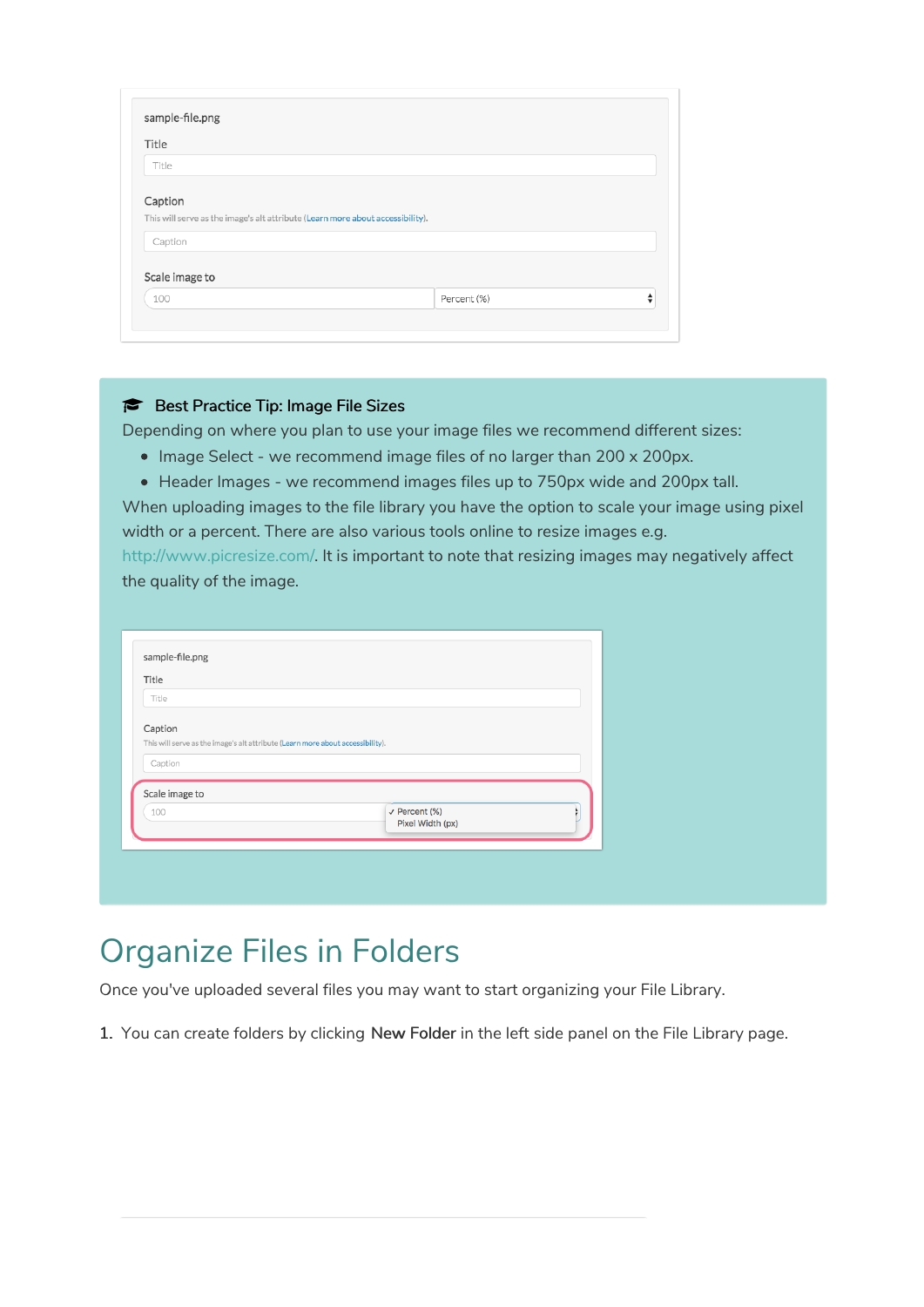

- 2. Then drag and drop your files to start organizing your File Library.
- 3. The last viewed folder will be saved for your next log in.



# Using Files in Your Surveys

Images uploaded to your library will be available to select on the options tab of an Image Element. Click on the image icon and you will be prompted to choose file from the File Library.

| Image |                      |  |
|-------|----------------------|--|
| Media | Options Logic Layout |  |
|       |                      |  |
|       | Show Image Title     |  |

You can also select images from your File Library to add as answer options in Image Select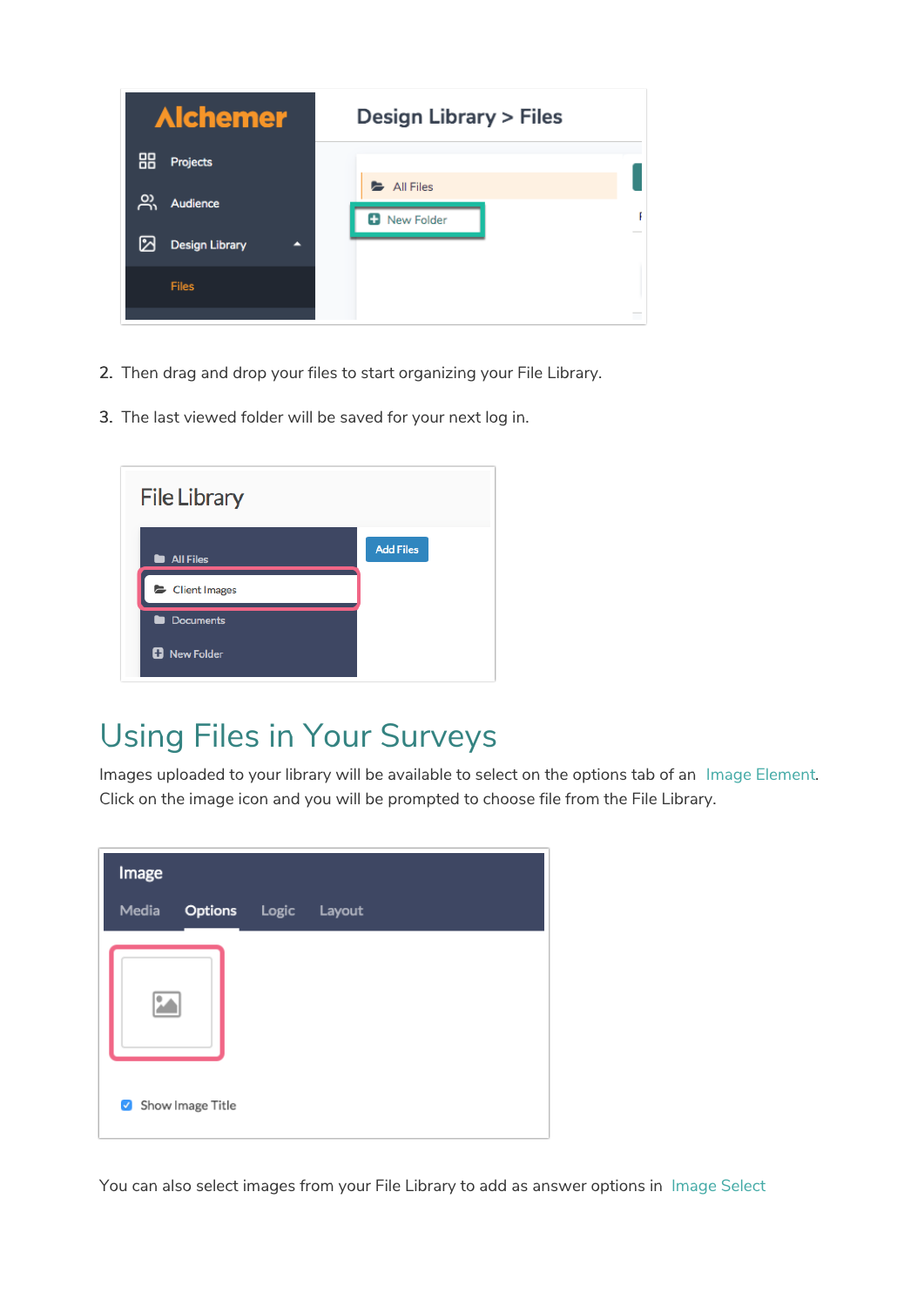questions. Click on the image icon within the Multiple Choice Options section.

| Multiple Choice Options                          |          | <b>Advanced Option Settings</b> |
|--------------------------------------------------|----------|---------------------------------|
|                                                  | OPTION   |                                 |
|                                                  | Option 1 | $\ell$ 1 x                      |
| ۵A                                               |          |                                 |
| + Click to Add Option<br><b>Paste in Options</b> |          |                                 |

### Using your File URLs and Embed Codes to Insert Files

For each of the files in your File Library there is a URL and an embed code available to allow you to easily use these files elsewhere in your surveys.

- File URL This will provide you the source URL link
- Embed Code This link includes an HTML Image Source tag (  $\Box$  ) so you can easily copy

and paste in your survey or in the theme of your survey

For example, when designing a survey you may want to include a list of definitions or other reference material for your respondents to review. But a wall of text can be intimidating for respondents and, once the respondent navigates away from the page, they won't have the material there for reference. Linking to a document hosted on the Alchemer File Library is an excellent solution!

Check out the Related Articles section at the bottom of this article for steps on how to use files and documents in your surveys.

## Editing/Changing or Deleting Files

If you would like to replace a file that is being used in surveys and email messages you can do so!

- 1. Edit the file you would like to replace then click Change File.
- 2. Select the new file and click Save. This new file must have the exact same file name as the current file. You can change the Title and Caption.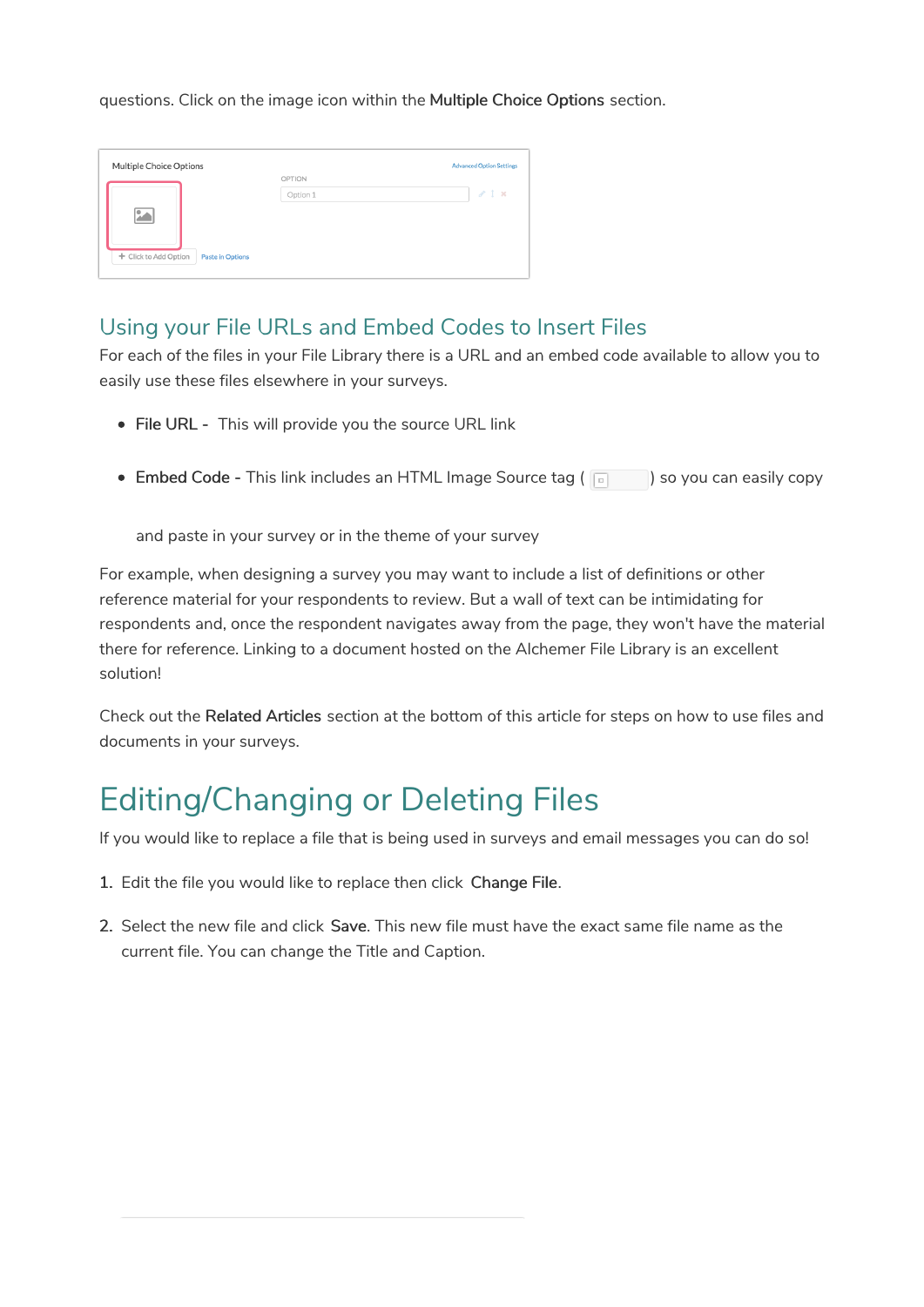| Change File<br>All embeds and references to this file will be updated.                    |
|-------------------------------------------------------------------------------------------|
| Title                                                                                     |
| data.csv                                                                                  |
| Caption<br>This will serve as the image's alt attribute (Learn more about accessibility). |
| Caption                                                                                   |
| File URL:<br>//surveygizmolibrary.s3.amazonaws.com/library/xxxxx v/data.csv               |

To delete a file from the library, click the red X to the far right of the file name.

# FAQ

### What are the supported file types and size limits?

The max file size is 25 MB, which is very large for all files types other than video. For optimum performance in your library and your surveys, we only recommend uploading files between 1KB files and 20 MB files. Larger files may take a very long time to upload and/or may slow the load time of your survey.

We support a range of file types in our File Library. Technically, you may be able to upload other file types, but we cannot guarantee they will display or work properly in your survey.

| Images    | <b>Documents</b> | <b>Audio</b> | Video     | Media |
|-----------|------------------|--------------|-----------|-------|
| jpg       | doc, docx        | wma          | wmv       | swf   |
| gif       | xls, xlsx        | rma          | rmv       | ai    |
| png       | ppt, pptx        | mp3          | qt        |       |
| jpeg      | CSV              | wav          | mpg, mpeg |       |
| tif, tiff | txt              | ogg          | mov       |       |
| ico       | html             |              | f V       |       |
|           | htm              |              | mp4       |       |
|           | js               |              | mpg       |       |
|           | CSS              |              | mpeg      |       |
|           | js               |              |           |       |
|           | pdf              |              |           |       |
|           | xml              |              |           |       |
|           | odt, odp, ods    |              |           |       |